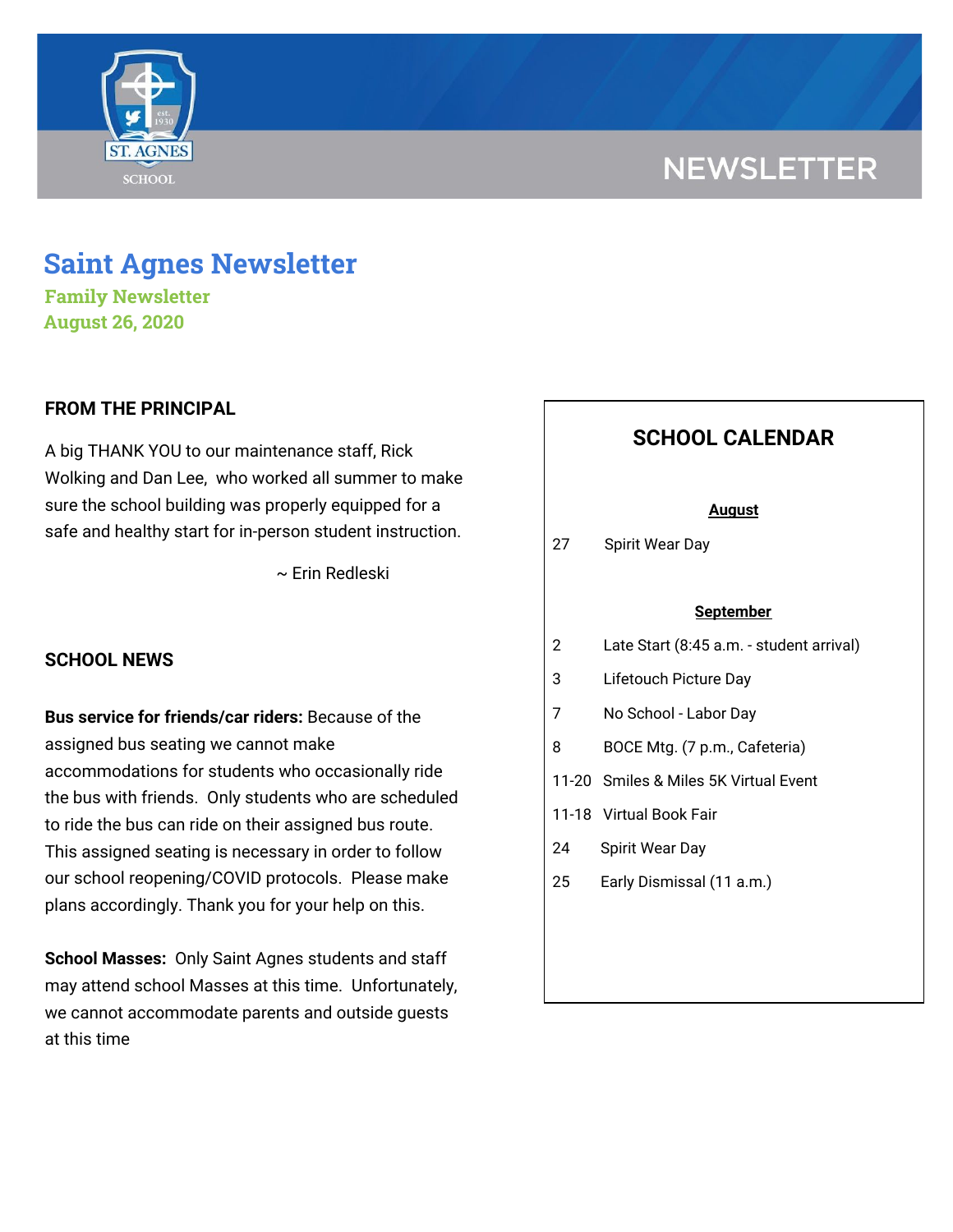**Thank you:** Today all students received a white gaiter. Thank you to the anonymous donor who gifted these to our Saint Agnes students. We appreciate it! If you would like an extra one, they are now included on the gym order form.

**Lifetouch school picture day**: Today we are sending home order forms for next week's school pictures. School pictures are on September 3. Lifetouch photographers will be following safety protocols, including but not limited to safety training, social distancing, enhanced cleaning and face masks. Students may be out of uniform to wear nice clothes on picture day (follow out of uniform policy in the handbook if you have questions.) If you want to order your school pictures online, you must order by September 2nd! Go to [mylifetouch.com](https://www.mylifetouch.com/) and use picture ID: EVTBRKRJJ

**Gym uniforms/white Saint Agnes gaiters/school sweatshirts:** Here is the [order](https://school.saintagnes.com/wp-content/uploads/2020/08/Gym-Uniform-Sweatshirt-Gaiter-Order-Form-2020.pdf) form for gym uniforms, white Saint Agnes gaiters and school sweatshirts. The order form is also on the school website if you need to order during the year.

**Names on sweatshirts:** Please remember to mark names on school sweatshirts, lunch boxes, etc. If we see a name on the item we can get it back to its owner. We already have some unclaimed sweatshirts in the office with no names.

**Update on school yearbooks**: Lifetouch is working hard to print and deliver the yearbooks from last year. We hope to have them soon. Many things impacted their production facility over the summer, including the COVID shutdowns, absences due to COVID and the riots. They check in with us often and as soon as they arrive we will send them home.

**Virtual Bookfair:** Our Book Fair is online from Sept. 11-24! Support our school and help your child discover new books, favorite characters, value packs, and more! Orders are delivered right to your home and you can take advantage of FREE shipping on book-only purchases over \$25. It's a new school year... let's instill a new-found love of reading! Order at <https://www.scholastic.com/bf/stagnesschool8>

**Cafeteria lunch calendar:** Click [here](https://school.saintagnes.com/wp-content/uploads/2020/08/2020-2021-Sept-ES-Menu.pdf) to see the lunch options for September.

## **PARISH NEWS**

**2020 Smiles and Miles 5K Run/Walk and Frog Hop Family Challenge:** We are excited to announce that Saint Agnes will host the 10<sup>th</sup> annual Smiles & Miles 5K Run/Walk in honor of Maria Schaffstein as well as the Katie Stewart Frog Hop, but it will look a little different. The sign up link is LIVE for the 2020 Smiles and Miles 5K Run/Walk and Frog Hop Family Challenge! Both VIRTUAL events will take place between Friday, Sept. 11 – Sunday, Sept. 20 with a lot of flexibility for you to work it into your schedule. Click the link below for information about the event & to sign up. Join us for some FITNESS, FUN, & FRIENDLY COMPETITION! **[smiles20.givesmart.com](https://l.facebook.com/l.php?u=http%3A%2F%2Fsmiles20.givesmart.com%2F%3Ffbclid%3DIwAR0BNF_Ph9vvqu8nj8qXiE25_KlwCBQ-AsIirw2D_MJzpKNjNRBb_l7JGHY&h=AT1c3cI-YE6FMM-8cLnAYBW7dMGnnGqZ5Wm2RBxMOYbY90XqMtCk-NFs9z7h5yg5yfPz-5T9lIyiXhW2BSPtZ9QesXCtHDSIcowZ0yh0wNCt1f80qxBoL3JXb0mkDgx2RAKz&__tn__=-UK-R&c[0]=AT3KtYJxVm-8VrfAtfrsRHAKnM_StFhzIxBdgB8fRS4Jn9B0udzdDi-4h2rf8zI1GIXnLsXAk8D295-Rv_OEPwGgofBWqaKe-LlvNU6W3EqDWYwn6hX4Mm8mNRocstF_3-LlUsyhlN3kFNygKN2_tgdqgB1qHMCViuXBMJXfG2p8dogoW5oegg)**

#### **Mission Statement of Saint Agnes School**

Saint Agnes School exists to provide excellence in Catholic education while inspiring and empowering our students to live the Gospel message of Jesus Christ. As compassionate and faithful Christians, we continue to pursue our spiritual journey, achieve our highest academic potential, and be stewards of the Catholic faith to others.